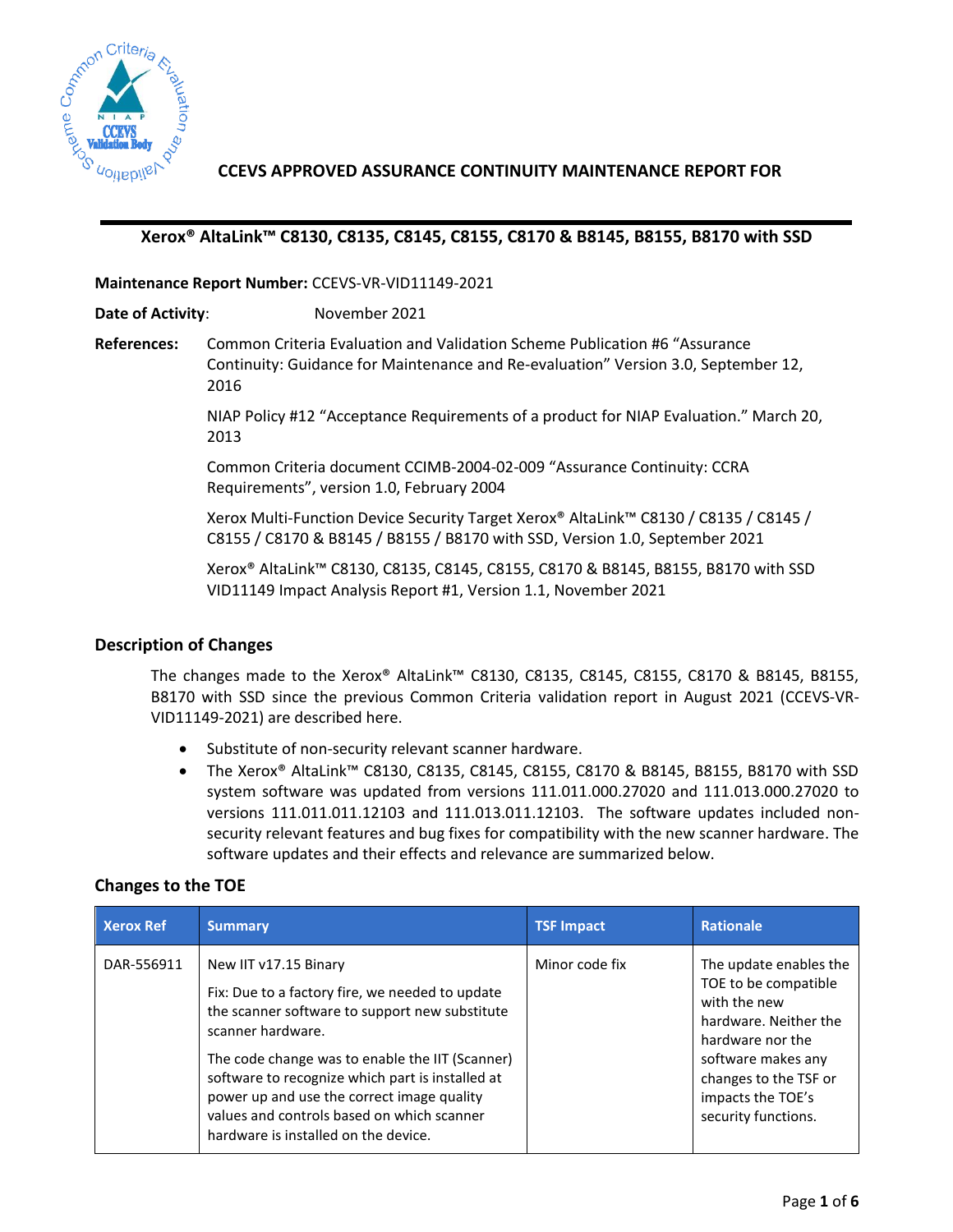| <b>Xerox Ref</b> | <b>Summary</b>                                                                                                                                                                                                                                             | <b>TSF Impact</b> | <b>Rationale</b>                                                                                                                              |
|------------------|------------------------------------------------------------------------------------------------------------------------------------------------------------------------------------------------------------------------------------------------------------|-------------------|-----------------------------------------------------------------------------------------------------------------------------------------------|
| DAR-557002       | New FPGA v1.24 SW<br>Fix: Update to the FPGA Capella x.00.01.24.0 to<br>D5.3 MC baseline to add support for the new<br>scanner part.                                                                                                                       | Minor code fix    | Similar to DAR-556911.<br>this is a compatibility<br>change and makes no<br>changes to the TSF or<br>impacts the TOE's<br>security functions. |
| DAR-554540       | Wrong Fault /66.396<br>Fix: Wrong fault was displayed when DADH<br>(power distribution) cable was disconnected or is<br>bad. This can cause confusion to service and<br>lead to wrong part replacement. Fix was to raise<br>the correct fault code 66.396. | Minor code fix    | The change to correct<br>the fault code does not<br>affect the TSF or any<br>claimed security<br>functions.                                   |
| DAR-554551       | Wrong Video graphic displayed for Mid/Low<br>speed scanner<br>Fix: Mid/Low devices are displaying High<br>machine graphics in local control panel when a<br>jam occurs. Fix was to use the correct video for<br>the Mid/Low speed model.                   | Minor code fix    | The graphic fix does<br>not affect the TSF or<br>any claimed security<br>functions.                                                           |

## **Equivalency Discussion**

No functionality, as defined in the SFRs, was impacted by the Xerox® AltaLink™ C8130, C8135, C8145, C8155, C8170 & B8145, B8155, B8170 with SSD versions 111.011.011.12103 and 111.013.011.12103 software update.

The functionality of the Xerox® AltaLink™ system software versions 111.011.011.12103 and 111.013.011.12103 update remains the same as prior evaluated version.

The CAVP certificates that applied in the original evaluation still apply to this assurance maintenance as the CPU, Operating System, and Operational Environment remain unchanged.

## **Product Changes**

For this Assurance Continuity, the change consists of making the following system software version updates.

- From: Xerox® AltaLink™ C8130 / C8135 / C8145 / C8155 / C8170 & B8145 / B8155 / B8170 with SSD with System Software version: 111.011.000.27020 and 111.013.000.27020
- To: Xerox® AltaLink™ C8130 / C8135 / C8145 / C8155 / C8170 & B8145 / B8155 / B8170 with SSD with System Software version: 111.011.011.12103 and 111.013.011.12103

#### **Changes to the IT Environment**

None

#### **Changes to the Development Environment**

None

#### **Affected Developer Evidence**

All developer evidence remains unchanged except as noted in this section.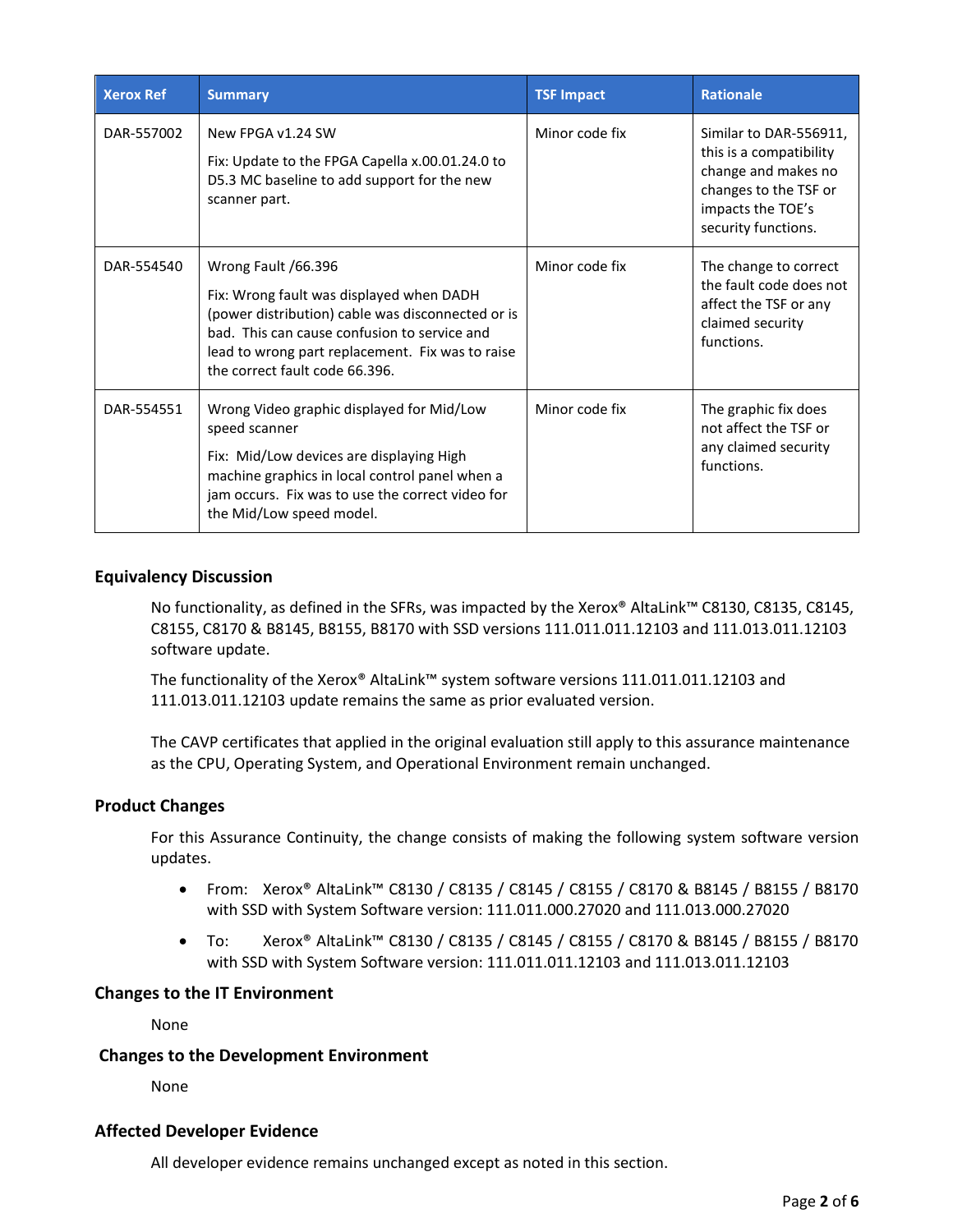| <b>Evidence Identification</b>                                                                                                                                               | <b>Effect on Evidence/ Description of Changes</b>                                                                                                                                                                                                                                                            |
|------------------------------------------------------------------------------------------------------------------------------------------------------------------------------|--------------------------------------------------------------------------------------------------------------------------------------------------------------------------------------------------------------------------------------------------------------------------------------------------------------|
| Multi-Function Device<br>Xerox<br>Security<br>Target Xerox® AltaLink™ C8130 / C8135 /<br>C8145 / C8155 / C8170 & B8145 / B8155 /<br>B8170 with SSD, Version 0.6, August 2021 | <b>Maintained Security Target:</b><br>Xerox Multi-Function Device Security Target Xerox®<br>AltaLink™ C8130 / C8135 / C8145 / C8155 / C8170 &<br>B8145 / B8155 / B8170 with SSD, Version 1.0,<br>September 2021<br>Changes in the maintained ST are:<br>Document version and date<br>Software version update |
|                                                                                                                                                                              |                                                                                                                                                                                                                                                                                                              |

## **Assurance Continuity Maintenance Report**

- **•** Lightship Security submitted an Impact Analysis Report (IAR) on behalf of Xerox® for Xerox® AltaLink™ C8130, C8135, C8145, C8155, C8170 & B8145, B8155, B8170 with SSD since the previous Common Criteria evaluation (CCEVS-VR-VID11149-2021).
- The system software needed to be updated due to non-security relevant scanner hardware substitution.
- The Xerox® AltaLink™ C8130, C8135, C8145, C8155, C8170 & B8145, B8155, B8170 with SSD system software was updated from versions 111.011.000.27020 and 111.013.000.27020 to versions 111.011.011.12103 and 111.013.011.12103. The software updates included new nonsecurity relevant features and bug fixes.

# **Regression Testing**

A suite of regression tests was executed by Xerox to verify the changes included in the patch and ensure the continued correct operation of the TOE. Xerox affirms that the changed TOE continues to operate as expected.

# **Vulnerability Assessment**

Lightship Security performed a search of public information about vulnerabilities found in printing devices and the implemented communication protocol. The search was in accordance with Labgram #116/Valgram #135 - Vulnerability Evidence. The following public sources were searched on November 5, 2021.

- NIST National Vulnerability Database: [https://nvd.nist.gov](https://nvd.nist.gov/)
- Community (Symantec) Security Community:<https://www.securityfocus.com/>
- Tenable Network Security:<https://www.tenable.com/cve>
- Tipping Point Zero Day Initiative:<http://www.zerodayinitiative.com/advisories>
- Offensive Security Exploit Database[: https://www.exploit-db.com/](https://www.exploit-db.com/)
- Rapid 7 Vulnerability Database[: https://www.rapid7.com/db/vulnerabilities](https://www.rapid7.com/db/vulnerabilities)
- Xerox Security Information, Bulletins and Advisory Responses: <https://security.business.xerox.com/>

The search terms listed below were used:

Xerox AltaLink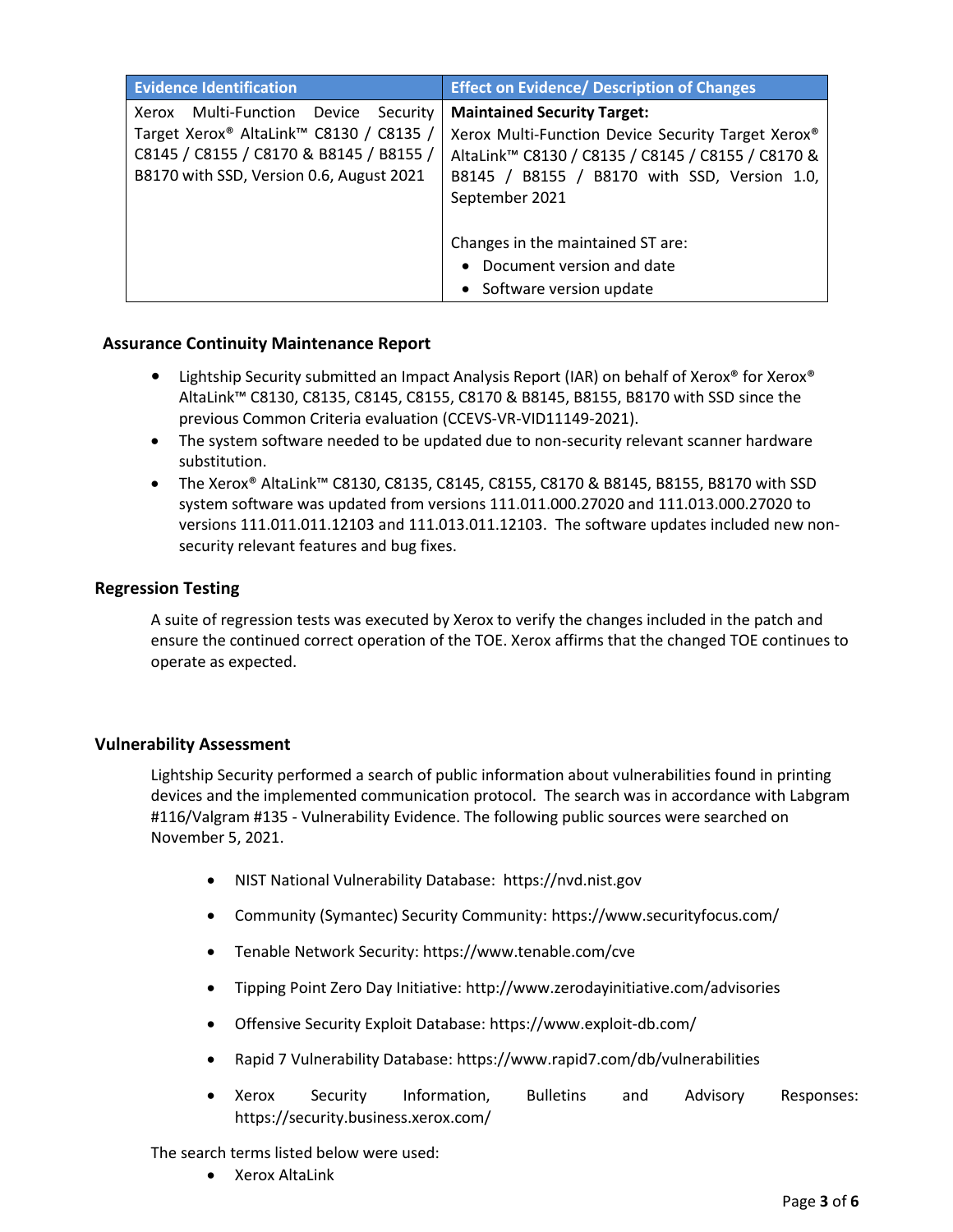- Xerox
- Printer
- Multi-Function Printer
- IPsec
- $\bullet$  TLSv1.2
- SSH
- SFTP
- $\bullet$  Libssh2 v1.9.0
- Wind River Linux
- Mocana

| <b>CVE Product</b><br>ID                     | <b>Search</b><br><b>Term</b> | <b>Summary</b>                                                                                                                                                                                                                                                                                                                                                                                                                                                                                                                                                                                                  | <b>Rationale</b>                                                                                 |
|----------------------------------------------|------------------------------|-----------------------------------------------------------------------------------------------------------------------------------------------------------------------------------------------------------------------------------------------------------------------------------------------------------------------------------------------------------------------------------------------------------------------------------------------------------------------------------------------------------------------------------------------------------------------------------------------------------------|--------------------------------------------------------------------------------------------------|
| CVE-2021-<br>38085                           | Printer                      | The Canon TR150 print driver through 3.71.2.10 is vulnerable<br>to a privilege escalation issue. During the add printer process,<br>a local attacker can overwrite CNMurGE.dll and, if timed<br>properly, the overwritten DLL will be loaded into a SYSTEM<br>process resulting in escalation of privileges. This occurs<br>because the driver drops a world-writable DLL into a CanonBJ<br>%PROGRAMDATA% location that gets loaded by<br>printisolationhost (a system process).                                                                                                                                | $N/A$ -the<br>Cannon<br>TR150 print<br>driver is not<br>part of the<br>TOE.                      |
| CVE-2021-<br>23039                           | <b>IPsec</b>                 | On version 16.0.x before 16.0.1.2, 15.1.x before 15.1.3, 14.1.x<br>before 14.1.2.8, and all versions of 13.1.x and 12.1.x, when<br>IPSec is configured on a BIG-IP system, undisclosed requests<br>from an authorized remote (IPSec) peer, which already has a<br>negotiated Security Association, can cause the Traffic<br>Management Microkernel (TMM) to terminate. Note:<br>Software versions which have reached End of Technical<br>Support (EoTS) are not evaluated.                                                                                                                                      | $N/A - BGI-IP$<br>is not part of<br>the TOE.                                                     |
| CVE-2020-<br>36363                           | <b>TLSv1.2</b>               | Amazon AWS CloudFront TLSv1.2 2019 allows<br>TLS ECDHE RSA WITH AES 128 CBC SHA256 and<br>TLS_ECDHE_RSA_WITH_AES_256_CBC_SHA384, which some<br>entities consider to be weak ciphers.                                                                                                                                                                                                                                                                                                                                                                                                                            | $N/A - AWS$<br>CloudFront is<br>not part of<br>the TOE.                                          |
| <b>Several</b><br><b>CVEs-see</b><br>summary | <b>SSH</b>                   | CVE-2021-1419, CVE-2020-26301, CVE-2021-41393, CVE-2021-<br>41317, CVE-2016-20012, CVE-2021-37173, CVE-2021-28914,<br>CVE-2021-28913, CVE-2021-28912, CVE-2021-28911, CVE-<br>2021-28909, CVE-2021-34718, CVE-2021-27022, CVE-2021-<br>3634, CVE-2021-34565, CVE-2021-34564, CVE-2021-34563,<br>CVE-2021-34562, CVE-2021-34561, CVE-2021-34560, CVE-<br>2021-34559, CVE-2021-33555, CVE-2021-36370, CVE-2021-<br>1592, CVE-2021-38306, CVE-2021-39615, CVE-2021-36282,<br>CVE-2021-36280, CVE-2021-36279, CVE-2021-36278, CVE-<br>2021-21599, CVE-2021-27794, CVE-2021-21567, CVE-2021-<br>38173, CVE-2021-1572 | $N/A$ -the<br><b>CVEs listed all</b><br>apply to<br>products that<br>are not part<br>of the TOE. |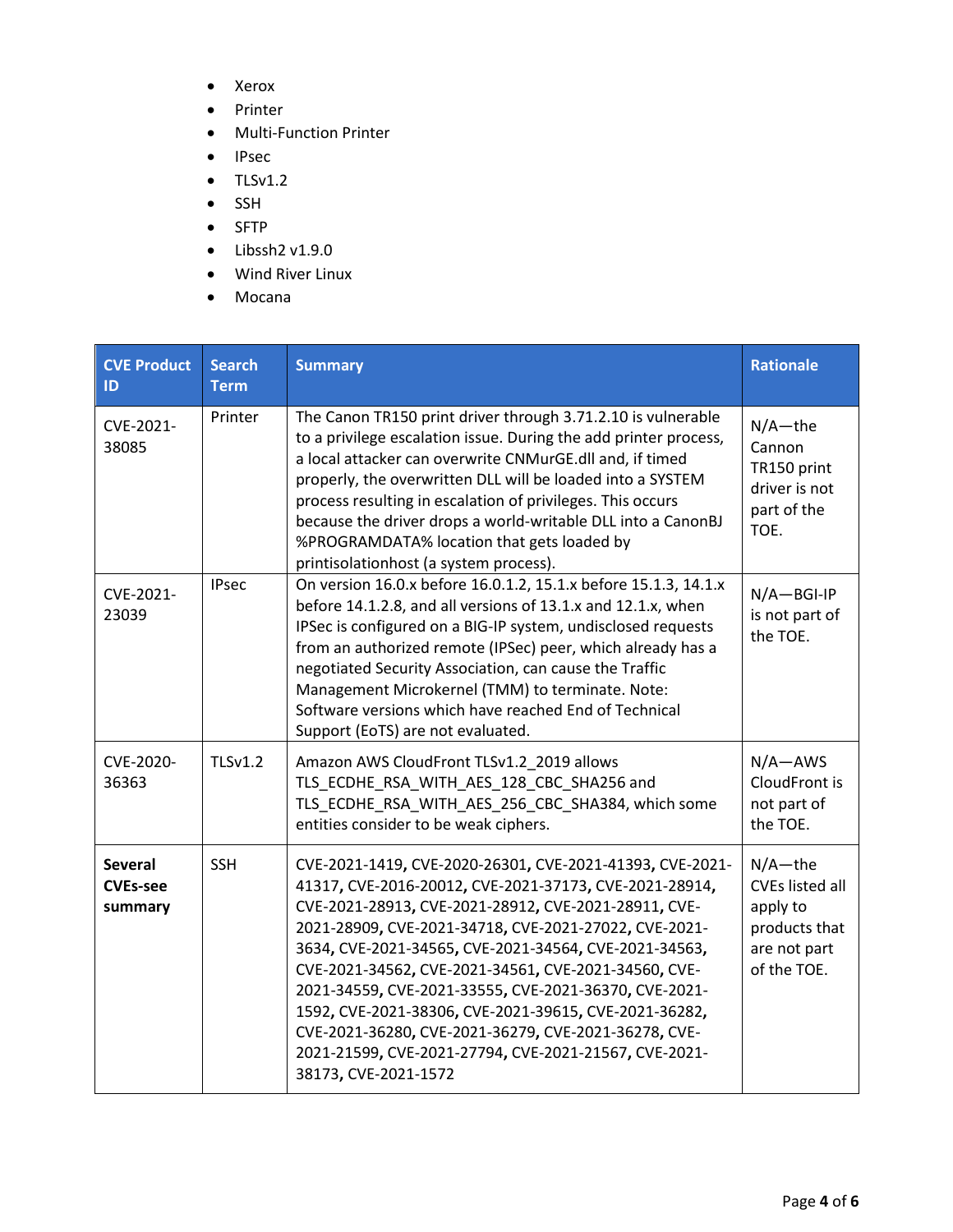| CVE-2021-<br>36370                           | <b>SFTP</b> | An issue was discovered in Midnight Commander through<br>4.8.26. When establishing an SFTP connection, the fingerprint<br>of the server is neither checked nor displayed. As a result, a<br>user connects to the server without the ability to verify its<br>authenticity.                                                                                                                                                                                                                                                                                                                                                                                                                                                                                                                                                                                                                                                                                                                                                                                                                                                                                                                                                                      | $N/A-$<br>Midnight<br>Commander<br>is not part of<br>the TOE.                                     |
|----------------------------------------------|-------------|-------------------------------------------------------------------------------------------------------------------------------------------------------------------------------------------------------------------------------------------------------------------------------------------------------------------------------------------------------------------------------------------------------------------------------------------------------------------------------------------------------------------------------------------------------------------------------------------------------------------------------------------------------------------------------------------------------------------------------------------------------------------------------------------------------------------------------------------------------------------------------------------------------------------------------------------------------------------------------------------------------------------------------------------------------------------------------------------------------------------------------------------------------------------------------------------------------------------------------------------------|---------------------------------------------------------------------------------------------------|
| CVE-2021-<br>1572                            | <b>SFTP</b> | A vulnerability in ConfD could allow an authenticated, local<br>attacker to execute arbitrary commands at the level of the<br>account under which ConfD is running, which is commonly<br>root. To exploit this vulnerability, an attacker must have a<br>valid account on an affected device. The vulnerability exists<br>because the affected software incorrectly runs the SFTP user<br>service at the privilege level of the account that was running<br>when the ConfD built-in Secure Shell (SSH) server for CLI was<br>enabled. If the ConfD built-in SSH server was not enabled, the<br>device is not affected by this vulnerability. An attacker with<br>low-level privileges could exploit this vulnerability by<br>authenticating to an affected device and issuing a series of<br>commands at the SFTP interface. A successful exploit could<br>allow the attacker to elevate privileges to the level of the<br>account under which ConfD is running, which is commonly<br>root. Note: Any user who can authenticate to the built-in SSH<br>server may exploit this vulnerability. By default, all ConfD<br>users have this access if the server is enabled. Software<br>updates that address this vulnerability have been released. | $N/A$ -ConfD<br>is not part of<br>the TOE.                                                        |
| <b>Several</b><br><b>CVEs-see</b><br>summary | Printer     | CVE-2021-3441, CVE-2021-3704, CVE-2021-3705, CVE-2021-<br>39237, CVE-2021-28416                                                                                                                                                                                                                                                                                                                                                                                                                                                                                                                                                                                                                                                                                                                                                                                                                                                                                                                                                                                                                                                                                                                                                                 | N/A-all CVEs<br>listed are<br>appliable to<br>HP products<br>which are not<br>part of the<br>TOE. |
| <b>Several</b><br><b>CVEs-see</b><br>summary | <b>SSH</b>  | CVE-2021-41617, CVE-2021-36298, CVE-2021-41117, CVE-<br>2021-31352, CVE-2021-34781, CVE-2021-40119                                                                                                                                                                                                                                                                                                                                                                                                                                                                                                                                                                                                                                                                                                                                                                                                                                                                                                                                                                                                                                                                                                                                              | $N/A$ -the<br><b>CVEs listed all</b><br>apply to<br>products that<br>are not part<br>of the TOE.  |